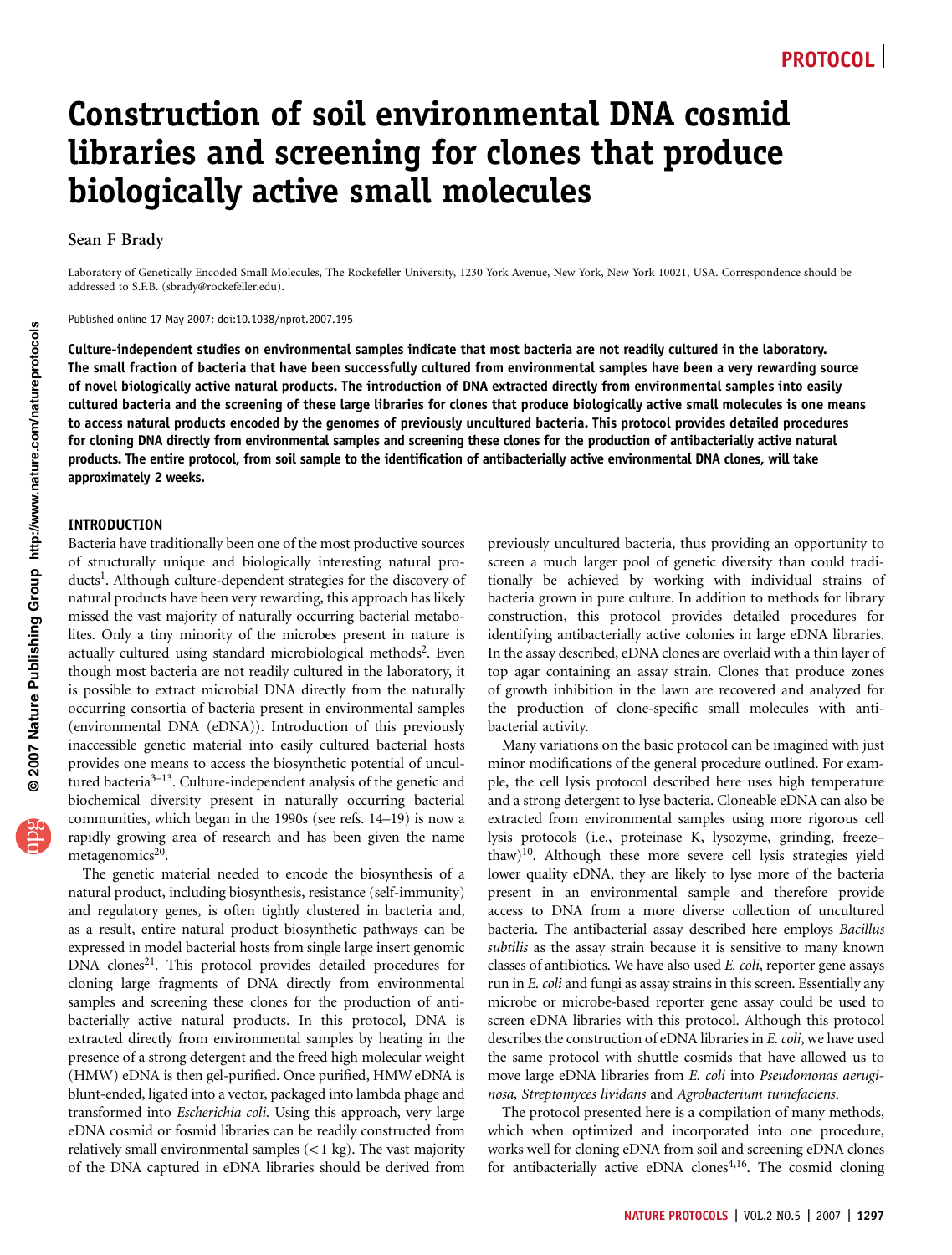protocol detailed in PROCEDURE has been modified from commercial cosmid cloning protocols (Epicentre Biotechnologies and Stratagene). This protocol is meant to serve both as a detailed guide for cloning and screening eDNA clones and as a starting point for the development of more elaborate protocols. The movement of large eDNA libraries from *E. coli* into other bacterial hosts and the development of additional high-throughput assays for screening eDNA libraries should significantly increase the number and diversity of molecules that can be found from the heterologous expression of eDNA.

### MATERIALS

- REAGENTS
- .Environmental sample (1 kg of soil)
- .Lysis buffer: 100 mM Tris-HCl, 100 mM Na EDTA, 1.5 M NaCl, 1% (w/v) cetyl trimethyl ammonium bromide, 2% (w/v) SDS, pH 8.0
- (this will form a slurry)
- .Isopropanol
- .70% ethanol
- $\cdot$ Lambda HindIII molecular weight standard  $\cdot$ TE: 10 mM Tris, 1 mM EDTA, pH 8
- 
- .End-It DNA end-repair kit (Epicentre Biotechnologies)
- .3 M sodium acetate pH 5.0
- .DNA ligase
- .Blunt-end-digested and dephosphorylated cosmid or fosmid (commercially prepared cosmids, pWEB and pWEB::TNC, are available from Epicentre Biotechnologies)
- .Lambda phage packaging extracts (Epicentre Biotechnologies or Stratagene)
- .Sterile phage dilution buffer: 10 mM Tris-HCl, 100 mM NaCl,
- 
- 10 mM MgCl<sub>2</sub>, pH 8.3<br>  $\cdot E.$  *coli* (most standard cloning strains of *E. coli* can be used, e.g., XL-1 Blue)  $\cdot$  LB broth
- 
- 
- .1.0 M MgSO<sub>4</sub><br>.0.5 X TBE: 45 mM Tris, 45 mM boric acid, 1 mM EDTA, pH 8<br>.150 mm LB agar plates with selection antibiotic (1 plate for every
- 
- 1,500 clones to be screened) .Assay strain (B. subtilis transformed with a plasmid that confers resistance to
- the antibiotic used for selecting the cosmid library)
- .LB top agar
- .100 mm LB agar plates with selection and counter-selection antibiotics (LB plates with ampicillin will work if you are using pWEB or pWEB::TNC)
- **EQUIPMENT**
- .Coarse mesh screen (1/4 inch mesh can be purchased at a hardware store)
- .Fine mesh screen (1/8 inch mesh can be purchased at a hardware store)
- .500-ml wide-mouth high-density polyethylene bottles (Nalgene bottles)
- .500-ml centrifuge bottles
- .500 ml graduated cylinder
- .15 and 50 ml polypropylene centrifuge tubes (Falcon tubes)
- .Razor blade
- .Straight edge
- .Dish for staining edge gel slices with ethidium bromide
- .Dialysis tubing and clamps (10,000 MWCO, 32 mm)
- .Transfer pipettes
- .30,000 MWCO centrifugal concentrator (Amicon, 15 ml size)
- .Sterile repeating pump for measuring 15 ml
- .Sterile toothpicks
- Preparative agarose gel apparatus (20  $\times$  10 cm and free of ethidium bromide)
- $\cdot$  Comb with one large well ( $\geq$  750 mm  $\times$  10 mm  $\times$  1 mm per well)  $\cdot$  Mini agarose gel apparatus
- 
- .UV light
- Refrigerated microcentrifuge 37  $^{\circ} \mathrm{C}$  shaker
- 
- 
- .37 and 30 °C incubators<br>.30, 50 and 70 °C water baths<br>.Centrifuge for 500 ml or 1 liter bottles
- .Centrifuge for 50 ml conical tubes
- .Dissecting microscope

### PROCEDURE

# eDNA isolation ● TIMING 5–6 h

1| Collect approximately 1 kg of organic-rich soil or mud. Soils that contain large amounts of clay or sand tend to yield less DNA. It may be necessary to increase the scale of this protocol if you are working with material that contains large quantities of clay or sand. You will find the next steps easier if you dig below the surface and collect a sample that does not contain large numbers of small roots.

2| Pass the soil sample through a coarse (1/2 to 1/4 inch) mesh screen and then a fine (1/8 inch) mesh screen to remove rocks, insects and large plant material.

3| Place 125 g of soil in a 500 ml Nalgene bottle. Set up two bottles, each with 125 g of soil.

4| Add 150 ml of preheated (70 °C) lysis buffer to each bottle and invert to mix<sup>16</sup>.

5| Incubate both samples for 2 h in a 70  $\degree$ C water bath. Gently invert each bottle every 30 min. Each time you invert the samples, make sure the dirt that settled to the bottom of the bottle is completely resuspended. **! CAUTION** The samples will be very hot.

- 6| After 2 h, remove the bottles from the 70  $\degree$ C water bath and let them cool.
- 7| Transfer the cooled crude soil lysate to a 500 ml or 1 liter centrifuge bottle.
- **8** Centrifuge the sample at  $\geq 3.500g$  for 10 min at 4 °C.
- 9 Pour the supernatant into a clean centrifuge bottle. ? TROUBLESHOOTING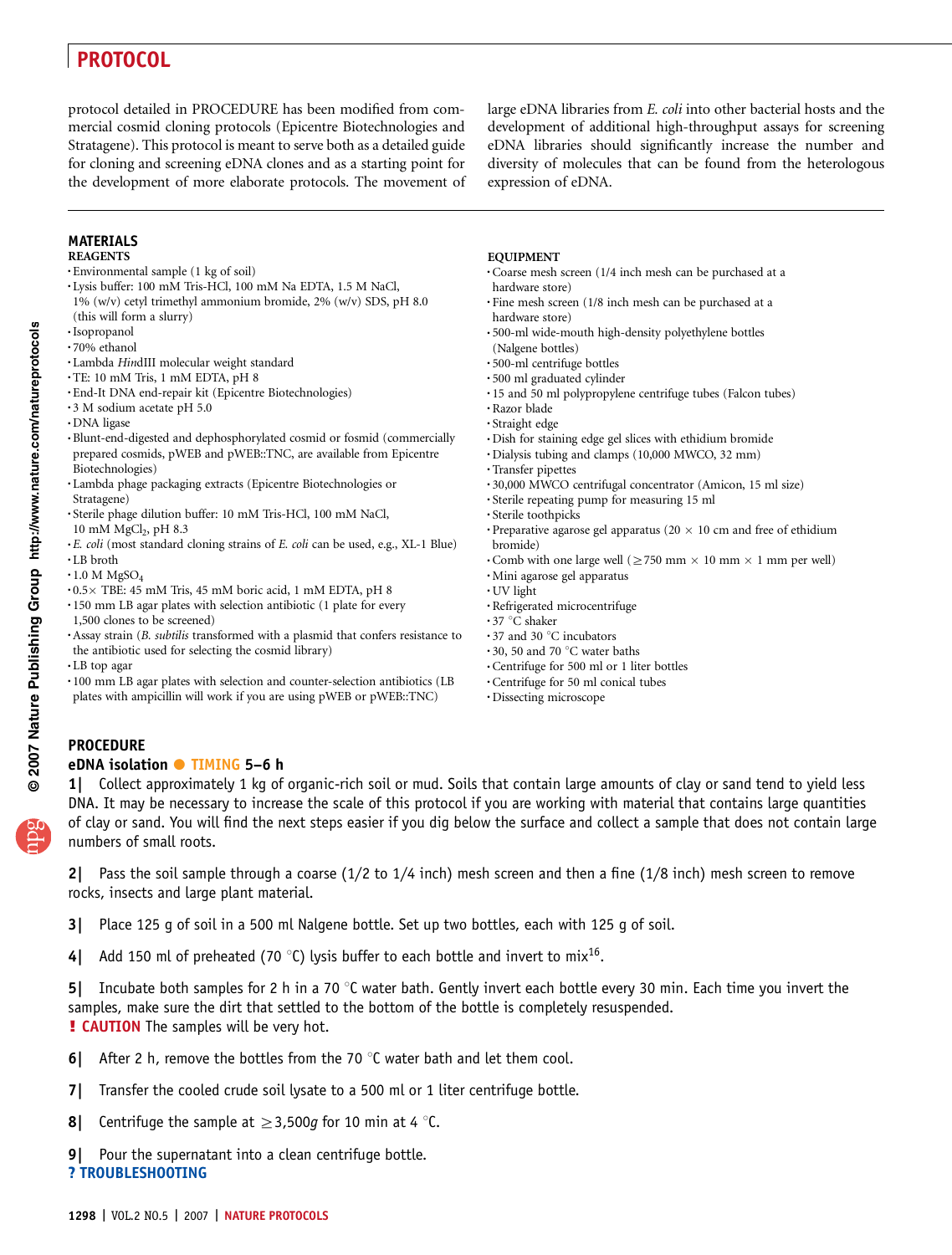- **10** Centrifuge the sample a second time at  $\geq 3,500q$  for 20 min at 4 °C.
- 11| Decant the supernatant into a graduated cylinder and record the volume.
- 12| Return the lysate to a clean centrifuge bottle and add 0.7 volumes of isopropanol.
- 13| Gently mix by inversion and incubate the samples at room temperature (22  $\degree$ C) for 30 min.
- **14** Pellet the precipitated eDNA by centrifugation ( $\geq$ 3,500g for 30 min at 4 °C).
- 15| Discard the supernatant and let all of the liquid drain off the pellet.
- 16| Carefully add 100 ml of 70% ethanol to each pellet and centrifuge the sample at  $\geq$ 3,500g for 10 min at 4 °C.
- 17| Discard the supernatant and let all of the liquid drain off of the pellet.
- 18| Let the pellet air-dry for at least a couple of hours at room temperature.
- **PAUSE POINT** The pellet may be left to dry overnight. Once the pellet is dry, it should no longer smell like ethanol.

19| Resuspend the pellet in 5 ml of TE. It may be necessary to add an additional 5–10 ml of TE to the pellet; heat the pellet to 50  $\degree$ C for 20–30 min or gently pipette the pellet up and down a couple of times to get it completely resuspended.

20 Transfer the resuspended pellet to a clean 15 ml Falcon tube for storage. This sample can be stored at 4  $\degree$ C for months.

21| Load 20 µl of crude extract directly onto a 1.0% agarose mini gel containing ethidium bromide (0.5 µg ml<sup>-1</sup>). Use lambda HindIII as molecular weight standard.

! CAUTION Ethidium bromide is a mutagen. Take appropriate precautions when using ethidium bromide.

22| Run the gel at 100 V until the brown material in the eDNA extract has run to the bottom of the gel. Visualize the gel using a UV light. A good eDNA sample will migrate as a single HMW band and show minimal smearing below the 23 kb band of the lambda HindIII molecular weight standard.

### ? TROUBLESHOOTING

 $\blacksquare$  **PAUSE POINT** The resuspended pellet can be safely stored at 4 °C for months.

# Preparative gel purification of eDNA <sup>•</sup> TIMING 16-18 h

23| Use 0.5  $\times$  TBE to prepare a large (approximately 20  $\times$  10 cm) ethidium bromide-free 1.0% agarose gel with one or two large wells. In total, the wells should be large enough to hold 1.0–1.5 ml of crude extract.

**24** Prewarm the crude extract to 50 $\degree$ C.

25| Using a transfer pipette, very carefully fill the large well(s) with the prewarmed crude extract.

▲ CRITICAL STEP When you have finished loading the sample, do not remove the pipette tip from the well until you dislodge the stream of crude extract from the tip of the pipette. If the crude extract touches the surface of the buffer in the gel box, the oily extract will be pulled to the surface of the buffer and the sample will be lost. ? TROUBLESHOOTING

- 26| Run the gel for 1 h at 100 V.
- 27 After 1 h, reduce the voltage to 20 V.

28| After an additional 5–6 h at 20 V, replace the buffer and rinse the well(s) of any mud that has not run into the gel. ■ PAUSE POINT Run the gel overnight at 20 V. The gel should run for a total of 14-16 h.

29| The next day, using a sharp razor blade and a straight edge, remove a 2.5-cm slice of gel from both the left and the right side of the gel (Fig. 1). These gel slices should contain just over 1 cm of the well in which the eDNA was loaded.

▲ CRITICAL STEP The central portion of the gel should not be stained with ethidium bromide and should never be exposed to UV light.

**30** Carefully transfer the edge pieces to a container with 0.5 TBE and ethidium bromide (0.5 µg ml<sup>-1</sup>) for staining.

31| After 1–2 h of gentle shaking, use a UV light to locate the band of HMW eDNA in the stained edge slices of the gel.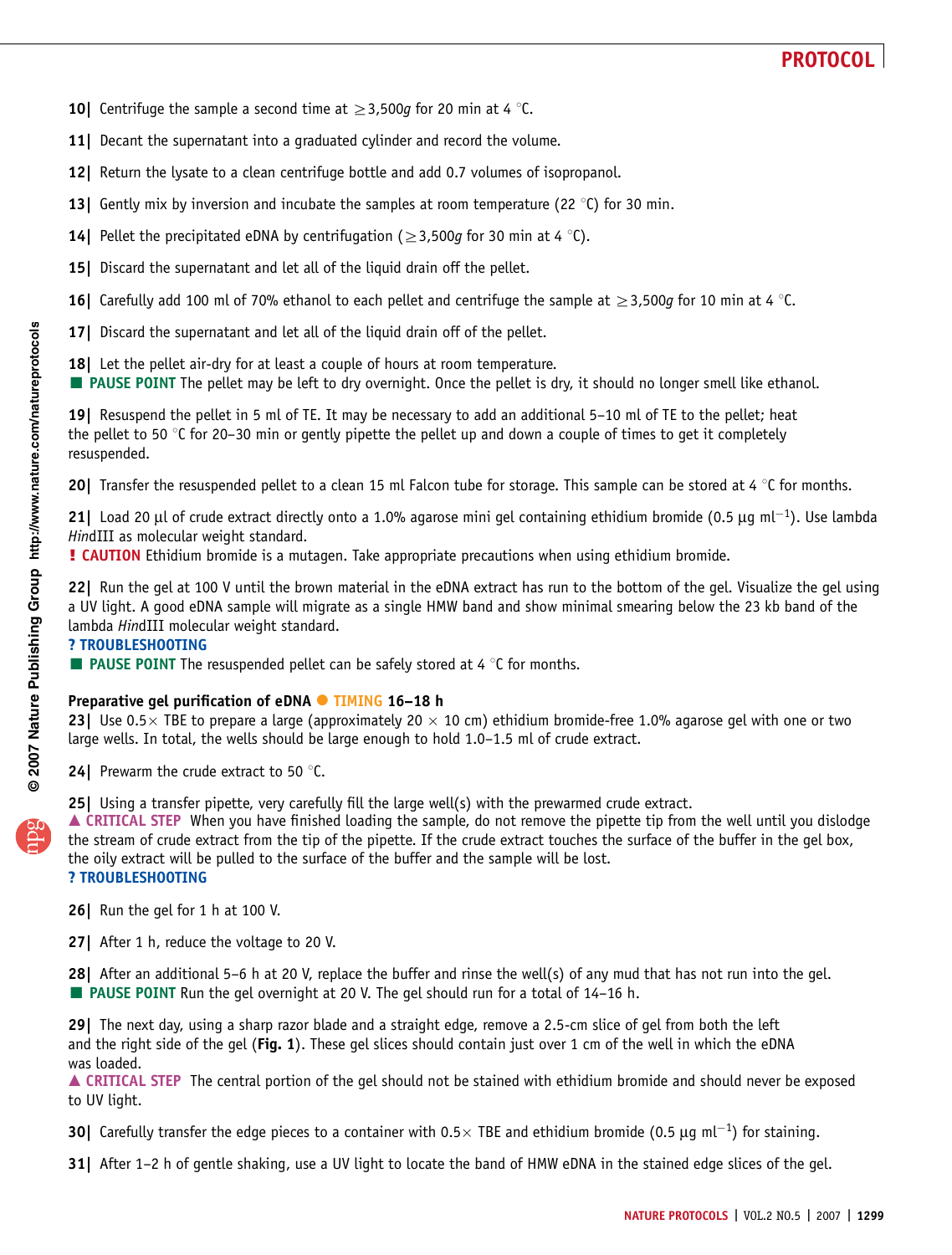

Figure 1 | Schematic of the approach used to locate and recover the HMW eDNA band from a preparative agarose gel that is never exposed to UV light or ethidium bromide. Actual picture of the stained gel slices and reconstructed gel after removing the HMW band is shown.

32| Use a razor blade to mark the position of the top and the bottom of the HMW eDNA band in each gel slice. This will generally be an  $\sim$  1-cm smear that is about 1/4 of the way down the gel.

33| Reassemble the gel away from the UV light (stained slices plus the unstained center, see Fig. 1).

34| Use the marks that you put on the stained side pieces as guides to locate the band of HMW eDNA in the unstained portion of the reassembled gel.

35| Using a clean razor blade and a straight edge, excise the HMW eDNA band from the central unstained portion of the gel. To be safe you should also save a 1-cm-thick slice of gel from just above the region you think contains the HMW eDNA. **PAUSE POINT** The gel slices can be safely stored in 0.5 $\times$  TBE at 4 °C overnight.

# Electroelute and concentrate purified HMW eDNA ● TIMING 5-6 h

**36** For each gel slice, place 10 ml of  $0.5 \times$  TBE into a piece of dialysis tubing (MWCO 10,000) that is clamped at one end and then carefully slide the intact gel slice into the bag. Remove all of the air from the dialysis bag before closing the end of the dialysis bag with a second clamp. Large air bubbles can disrupt the flow of the electrical current.

37| Orient the dialysis tubing in a gel box so that it is parallel to the electrodes (perpendicular to the current) and cover the tubing with 0.5 $\times$  TBE. Any air bubbles that remain in the dialysis tubing should be positioned such that they are on top of the gel slice.

38| Electroelute the DNA out of the gel (and into the dialysis bag) for 2–3 h at 100 V.

39| Carefully remove the clamp from one end of the dialysis tubing and transfer the buffer from inside the tube into a clean 50 ml Falcon tube.

**40** Rinse the bag once with 5-10 ml of  $0.5 \times$  TBE and transfer this rinse to the Falcon tube.

41| Use a 15 ml Amicon centrifugal concentrator (MWCO 30,000) to concentrate the eDNA sample to  $<$  1 ml. ? TROUBLESHOOTING

42| To remove the gel running buffer from the eDNA sample, add 15 ml of TE to the concentrated eDNA sample that remains in the centrifugal concentrator.

- 43| Reduce the volume to 250-500 µl using the Amicon centrifugal concentrator.
- 44 Repeat the wash step one time (Steps 42 and 43).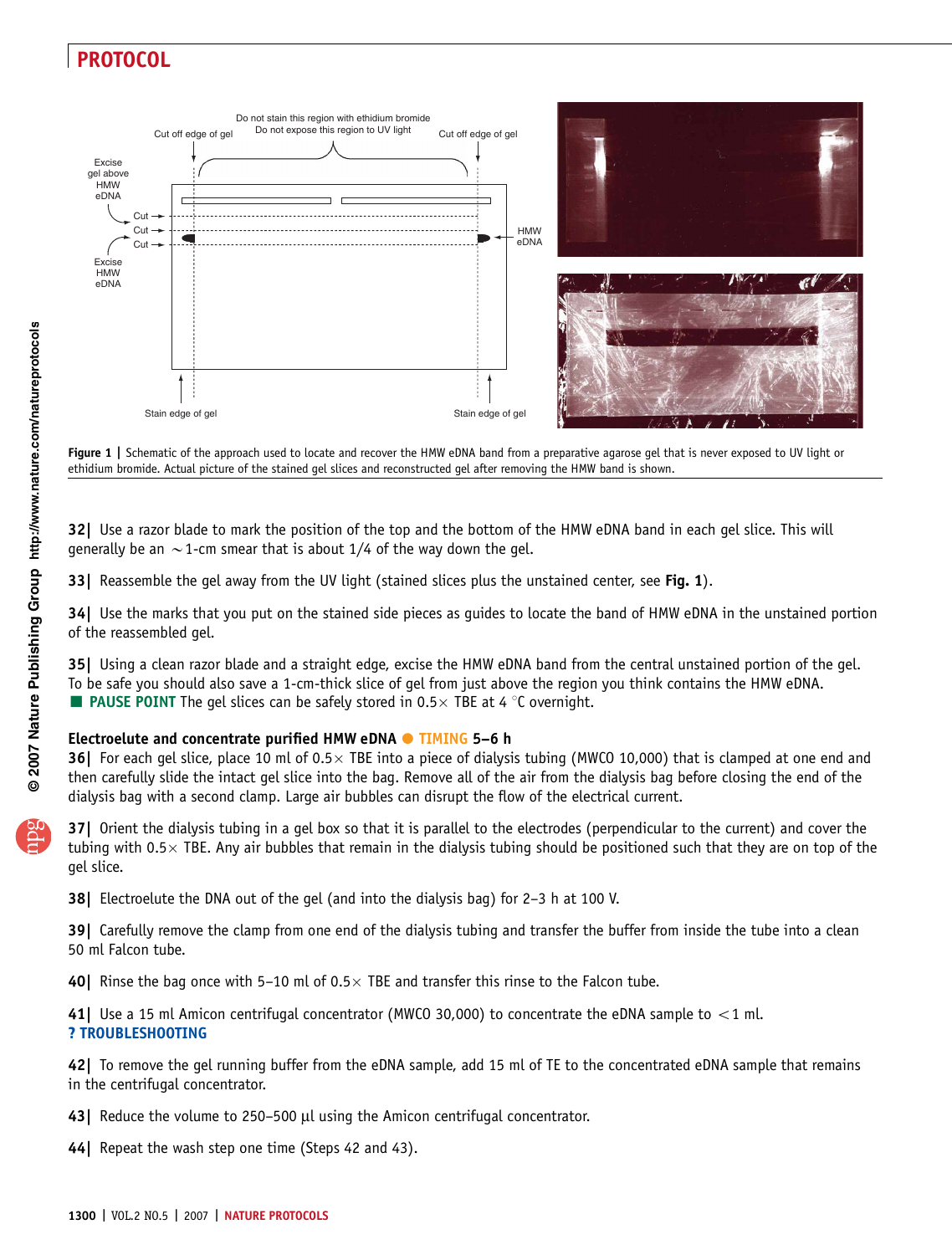45| Gently dislodge the concentrated eDNA from the membrane of the centrifugal concentrator by rinsing the membrane a couple of times with the liquid that remains.

46| Transfer the concentrated and washed eDNA sample to a microcentrifuge tube.

47| Wash the membrane of the centrifugal concentrator with an additional 250  $\mu$ l of TE and transfer this to a separate microcentrifuge tube.

▲ CRITICAL STEP Make sure you wash the membrane of the centrifugal concentrator. The wash often contains higher quality DNA than the concentrate.

### ? TROUBLESHOOTING



Figure 2 | One percent agarose gel loaded with a lambda HindIII molecular weight standard (lane 1), a high-quality eDNA sample (lane 2) and a low-quality eDNA sample (lane 3).

48 Determine the concentration and check the quality of purified HMW eDNA samples by running 0.1, 1 and 10  $\mu$ l

aliquots on a 1.0% agarose mini gel containing ethidium bromide (0.5 µg ml<sup>-1</sup>) (Fig. 2). The concentration of the sample can be estimated by comparing the intensity of the eDNA sample with the intensity of the bands present in a standard of known concentration. The lambda HindIII MW standard works nicely for determining DNA concentrations.

▲ CRITICAL STEP Purified HMW eDNA should comigrate with the 23 kb band of the lambda HindIII MW standard. There should be little to no smearing below the 23 kb band (Fig. 2).

**PAUSE POINT** The eDNA solution can be safely stored at 4  $\degree$ C for months.

# Cloning purified HMW eDNA ● TIMING 1-2 days

49| Blunt end an aliquot of the highest quality eDNA sample using the end-repair enzyme mixture from Epicentre Biotechnologies. The following reaction conditions work nicely with these enzymes and purified eDNA. Mix the following in a microcentrifuge tube:

 $x$  µl sterile water (the final reaction volume will be 80 µl) 8 µl of  $10\times$  end-repair buffer 8 µl of 2.5 mM dNTP mix 8 µl of 10 mM ATP  $x \mu l$  of HMW eDNA (2.5  $\mu$ g)  $4 \mu l$  of end-repair enzyme mix 80 µl final reaction volume

■ CRITICAL STEP Blunt ending more than 2.5 µg of eDNA in a reaction of this size can significantly decrease cloning efficiency.

- 50| Incubate for 45 min at room temperature.
- 51| Heat-inactivate the end-repair enzyme mixture by incubating the mixture for 10 min at 70  $\degree$ C.
- 52] Start isopropanol precipitation of the blunt-ended eDNA by adding the following to the 80  $\mu$ l end-repair reaction:  $120$  µl water 20 µl of 3 M sodium acetate (pH  $5.0$ ) 140 µl isopropanol
- 53| Incubate the mixture from Step 52 for 30 min at room temperature.
- **54** Spin the mixture in a 4 °C microcentrifuge at  $>$  14,000g for 30 min.
- 55| Remove all of the supernatant using a pipette.

▲ CRITICAL STEP Be very careful when removing the supernatant. In addition to the pellet at the bottom of the tube, the sample is often distributed up the side of the tube.

- 56| Carefully add 500 µl of 70% ethanol to the pellet.
- **57** Centrifuge the resulting mixture in a microcentrifuge at  $>$  14,000g for 5 min at room temperature.
- **58** Carefully remove all of the supernatant from the pellet.
- **59** Spin the sample once more at  $>14,000q$  briefly in a microcentrifuge at room temperature.

**w w//: ptt h**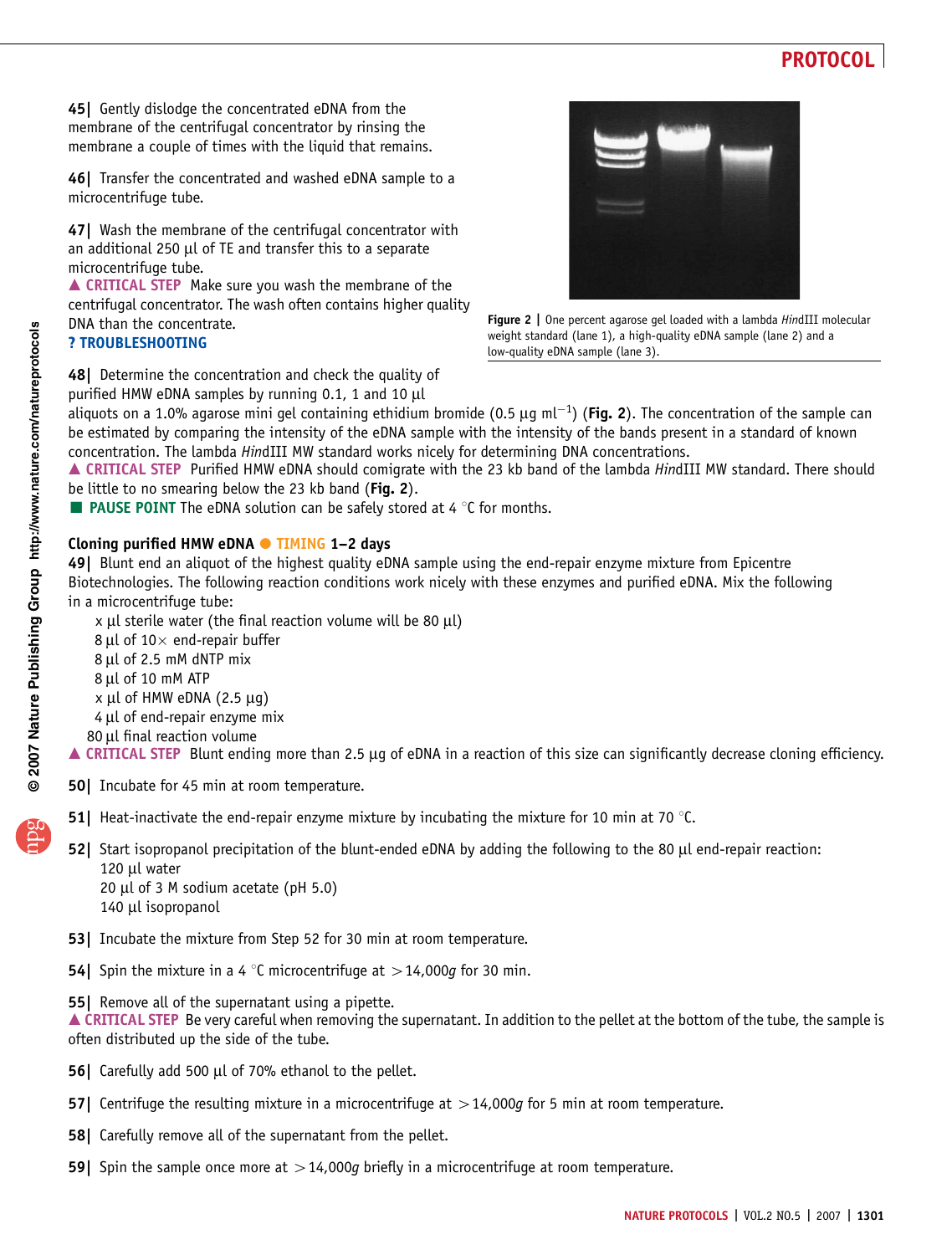60| Carefully remove any drops of liquid from the bottom of the tube.

61| Air-dry the pellet for 20–30 min at room temperature.

62| Add 25 µl of TE to the pellet. Allow the eDNA sample to resuspend at room temperature. You may need to flick the tube a number of times to get the sample resuspended.

63 Determine the concentration of the blunt-ended eDNA sample by running 1  $\mu$ l on an analytical 1.0% agarose gel containing ethidium bromide (0.5  $\mu$ g ml<sup>-1</sup>). See Step 48.

64| Ligate 0.25 µg of blunt-ended HMW eDNA with 0.5 µg of a blunt-ended dephosphorylated cosmid in a 20 µl ligation reaction. Any cosmid vector can be used but vectors that permit kanamycin or chloramphenicol selection work much better in downstream assays than vectors requiring ampicillin selection. Commercially available cosmids like pWEB and pWEB::TNC work nicely.

65| The day before you plan to package and titer the ligation reaction, you should start a 5 ml overnight culture of E. coli. See Step 67.

66| Package the eDNA ligation reaction using lambda phage packaging extracts according to the manufacturer's directions. Lambda phage packaging extracts can be purchased from a number of vendors (Epicentre Biotechnologies or Stratagene).

67 To titer the eDNA packaging reaction, mix 10  $\mu$ l of phage-packaged eDNA with 100  $\mu$ l of E. coli grown in LB with 10 mM MgSO<sub>4</sub>. E. coli should be prepared as follows: inoculate 50 ml of LB supplemented with 10 mM MgSO<sub>4</sub> with 5 ml of an overnight culture and shake at 37 °C until it reaches an OD<sub>600</sub> of 1.0. This culture will take a couple of hours to reach an OD<sub>600</sub> of 1.0.

68| Incubate the mixture at room temperature for 20 min.

**69** Incubate the mixture with shaking at 37 °C for 75 min.

70| Spread the infected cells on an appropriate LB agar selection plate.

**PAUSE POINT** Incubate overnight at 37  $\degree$ C.

71| Record the number of eDNA clones on each plate. ? TROUBLESHOOTING

# Large-scale screening for antibacterially active eDNA clones  $\bullet$  TIMING 4-7 days

72| Based on the number of colonies you obtained in the small-scale titering experiment, set up an appropriate number of ligation reactions and then packaging reactions to obtain the desired number eDNA clones (250,000–500,000 clones is a good starting point).

73 Titer the pooled packaging reactions in the same manner you did for the small test reaction.

74| Use the titer from this large-scale packaging to determine the volume of cells that you must plate to obtain approximately 1,500 colonies per plate. You will need this number in Step 78.

**75** Prepare enough E. coli grown in LB with 10 mM MgSO<sub>4</sub> to perform a large-scale infection of E. coli with the pooled packaging reactions. You should grow enough E. coli so that you have at least ten times the volume of the pooled packaging reactions.

76| Mix the packaging reactions and freshly grown E. coli in a 1:10 ratio.

77] Incubate the mixture at room temperature for 20 min and then for an additional 75 min at 37  $\degree$ C with shaking.

78| Spread the library on 150 mm LB plates with the appropriate selection antibiotic. Use the titer from Step 74 to determine the volume needed to obtain 1,500 colonies per plate.

 $\blacksquare$  **PAUSE POINT** Incubate the library plates at 30 °C overnight (12–16 h).

### ? TROUBLESHOOTING

79| Transfer the library plates to room temperature.

■ PAUSE POINT Incubate at room temperature for an additional 3-7 days.

■ CRITICAL STEP Let the library plates incubate at room temperature until you have 3–4 consecutive days that you can devote to assaying the library for antibacterially active clones.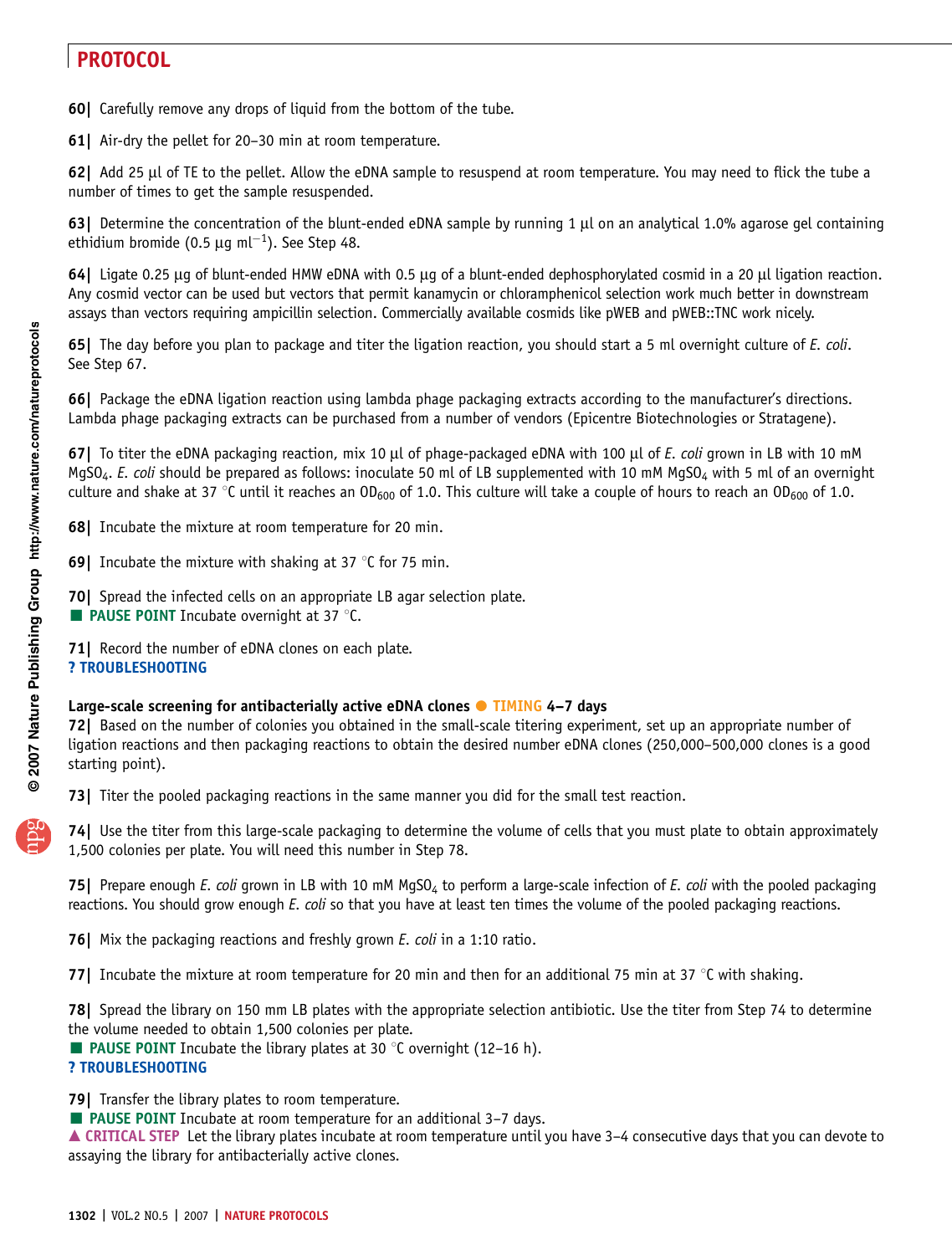### Antibacterial assay: day 1

80| Before running the antibacterial assay, examine plates for colored colonies and any colonies with strange morphologies. Restreak these colonies for future analysis.

81| Start with a 7 ml overnight culture of the strain you will assay against. B. subtilis transformed with a plasmid that confers resistance to the antibiotic used to select the cosmid library can be used for antibacterial assays. B. subtilis resistant to kanamycin (BR151/pPL608) (ref. 22) can be used with pWEB and B. subtilis resistant to chloramphenicol can be used with pWEB::TNC.

### Antibacterial assay: day 2

82| Autoclave 1.5 liter of LB top agar (LB with 7.5 g agar liter<sup>-1</sup>) for every 100 plates you plan to screen and place the autoclaved media bottles in a 50 $\degree$ C water bath to cool.



Figure 3 | Overview of the process used for screening and recovering antibacterially active clones from large eDNA libraries.

83] Inoculate a fresh 50 ml flask of LB (with antibiotic) with 5 ml of the overnight culture of the assay strain.

84| Allow the assay strain to grow at 37 °C until the  $OD_{600}$  of the culture reaches 0.5. This will take a couple of hours.

85| Just before you are ready to overlay the library, dilute the freshly grown assay strain 1:200 in the top agar that has been cooled to 50 $\degree$ C.

86| Gently pour 12 ml of top agar containing the assay strain onto each assay plate (Fig. 3). Try not to disturb the eDNA clones but make sure the top agar covers the entire plate.

 $\triangle$  CRITICAL STEP Top agar must by cooled to 50 °C. Do not add more than 12–13 ml of top agar to each plate. If you pipette the top agar directly onto the plate (instead of pouring it from a test tube), you will likely disturb the E. coli colonies. This will make it difficult to identify active clones tomorrow.

**PAUSE POINT** Incubate the top agar overlaid plates overnight at 30  $\degree$ C.

### Antibacterial assay: day 3

87] Carefully examine the library plates for colonies that produce zones of growth inhibition in the lawn that has grown up. ▲ CRITICAL STEP In this initial assay, active colonies will produce zones of growth inhibition that are very small. Zones of growth inhibition are most easily found by holding each plate up to a dim light and looking for light coming through the lawn. You will have to look at each plate very carefully.

#### ? TROUBLESHOOTING

88| Under a dissecting microscope use a sterile toothpick to poke through the top agar and pick colonies that produce zones of growth inhibition in the lawn.

89| Streak the antibacterially active clones for single colonies on LB plates containing both an antibiotic to select for the clone and a counter-selection antibiotic that will kill the assay strain. When screening pWEB- or pWEB::TNC-based cosmid libraries with B. subtilis as an assay strain, ampicillin can be used as both the selection and counter-selection antibiotic.  $\blacksquare$  **PAUSE POINT** Incubate these plates overnight at 37 °C and leave the top agar-overlaid plates at room temperature.

#### Antibacterial assay: day 4

90| Screen the overlaid plates for additional zones of growth inhibition and streak active colonies for singles on LB plates containing appropriate selection and counter-selection antibiotics.

91| Before beginning an in-depth analysis of active clones, confirm the activity of each clone by reassaying for antibacterial activity using the same top agar overlay assay.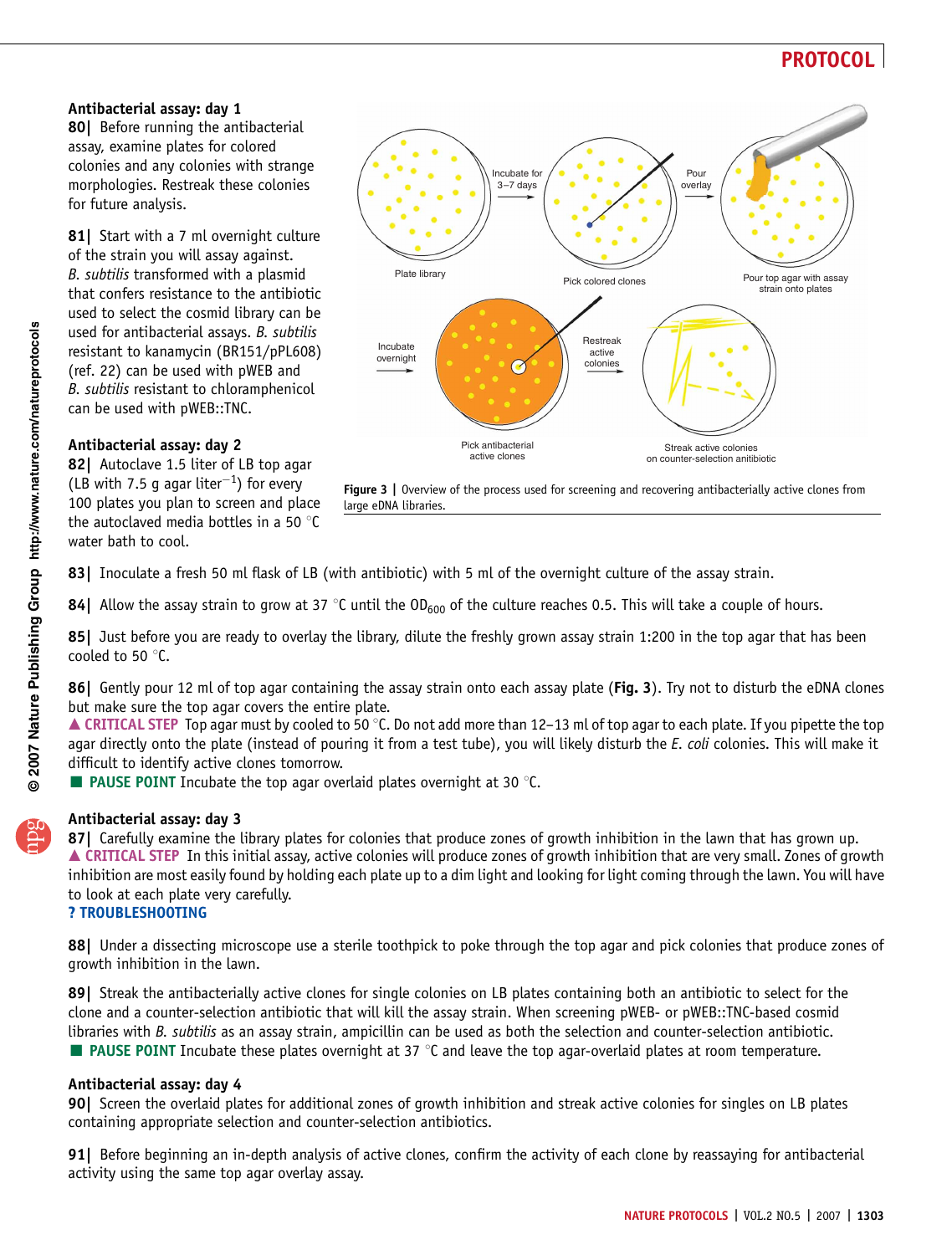# $\bullet$  TIMING

Day 1: extract DNA from soil Day 2 (overnight): gel-purify crude eDNA Day 3: electroelute and concentrate eDNA Day 4: clone eDNA (can be combined with day 3) Day 5: package and transfect library (can be combined with day 4) Day 6: scale-up library production and titer library Day 7: plate large-scale library Days 11–13: large-scale antibacterial assay

### ? TROUBLESHOOTING

Step 9: A thick white film often forms on top of the supernatant. Although this does not appear to cause problems with subsequent steps, it is best to try to avoid transferring this material into the clean centrifuge bottle.

Step 22: No DNA is seen on the analytical gel. If you do not see DNA in the eDNA lane, it may be that the mud has extracted the ethidium bromide from this lane. To visualize the eDNA, you may have to stain the gel with ethidium bromide for 1–2 h and look at it again. If you still do not see DNA or if the DNA smears down the entire lane, you may have to work with a different soil sample. Organic-rich soil works best with this protocol.

Step 25: An oily eDNA sample is difficult to load in a large well. If you encounter problems loading the sample because it is oily, you should set up another large gel, but this time put just enough  $0.5 \times$  TBE buffer in the gel box to reach the top of the gel. Do not let the buffer cover the top of the gel. With no buffer covering the gel, carefully remove the large comb and load the sample into the empty wells. Once the gel has run for 1 h at 100 V, cover the gel with buffer and continue with the protocol. Step 41: Concentrating eDNA is a very slow process. Small fragments of agarose can cause the concentrator to become clogged. To avoid this, rerun the gel and be very careful not to creat jagged edges (that will break off in the dialysis bag) when you cut out the gel slice. Small gel fragments can also be removed by centrifuging the sample before loading it on the concentrator. Step 47: DNA is not clean. Repeat the large format gel purification and fill the electrophoresis chamber high enough to reach the top of gel. Do not actually cover the gel with buffer. This will prevent any mud from re-entering the gel once it has run off the end. Be sure to thoroughly wash the large well to remove excess mud that is only slowly entering the gel.

Step 71: No colonies appear on the selection plates. It is difficult to troubleshoot the steps between the DNA isolation and cloning. One step that can be examined is the ligation. If you get no colonies in the small-scale test, run the remainder of the ligation reaction and  $0.25 \mu$ g of vector on a 0.7% agarose gel. If the vector band in the ligation reaction lane is much fainter than the vector control lane, you can assume the ligation worked and you should troubleshoot steps after the ligation. If the vector bands are of equal intensity, then the ligation did not work and you should troubleshoot steps earlier in the protocol. Step 78: Plating low-titer libraries. If you determine that you need to spread more than 200 µl of cells on each plate, you may find it necessary to pellet the cells and resuspend them in a smaller volume of LB.

Step 87: Assay strain does not grow in overlaid top agar or no hits are observed in the overlay assay. If the top agar is too hot, it will kill the overlay strain. Make sure that top agar is given enough time to cool to 50 °C. It is also a good idea to check to make sure that the assay strain you are using is actually resistant to the antibiotic found in the library selection plates. If the top agar is too thick, no active clones will likely be found during the initial screen. Do not apply more than 12–13 ml of top agar onto each plate. A 1:200 dilution works well for B. subtilis. You will likely have to optimize the dilution if you are using other assay strains.

#### ANTICIPATED RESULTS

For the libraries that have been screened using this protocol, hit rates (antibacterial activity and color) have ranged from 1 hit in 20,000 clones to less than 1 hit in 100,000 clones (Fig. 4). An in-depth analysis of the active clones should include a detailed description of the genes responsible for the observed phenotype and when appropriate, the characterization of the molecules being produced by the active clone. The most straightforward method for initially characterizing active clones is to

sequence the genes that are responsible for the observed phenotype. To do this, the cosmid isolated from each active clone is transposon-mutagenized and then retransformed into E. coli. The DNA surrounding the transposon insertions that disrupts the production of the original phenotype can then be sequenced to reconstruct the eDNA sequence responsible for the observed activity. The production of clone-specific molecules by clones that appear promising, based on the initial sequence analysis, should be investigated by comparing clone-derived culture broth extracts to extracts derived from a



Figure 4 | An example of both a colored clone (a) and an antibacterially active clone  $(b)$  that were found in  $E$ . coli-based eDNA libraries.